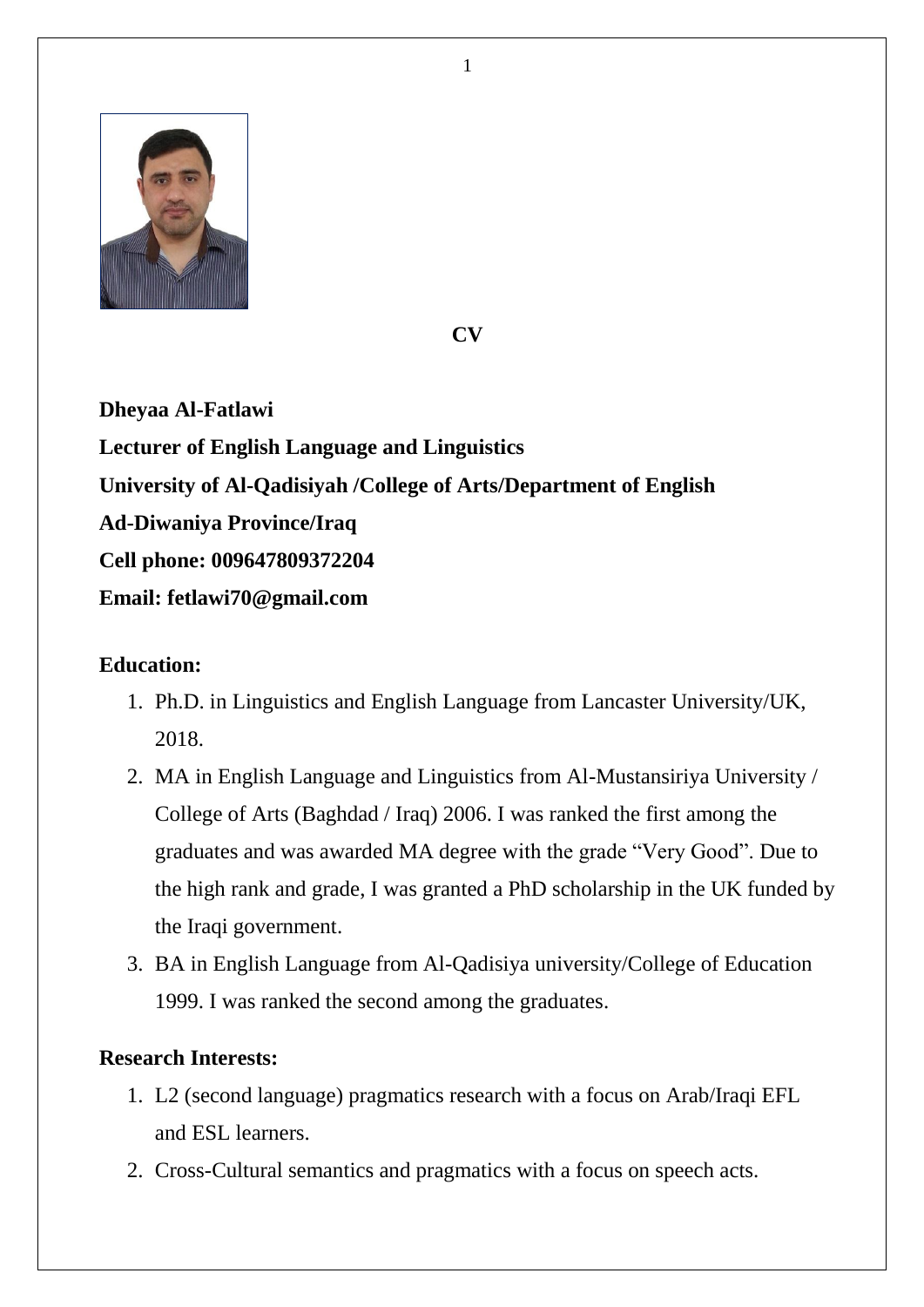- 3. (Im)politeness research.
- 4. Translation

### **Teaching:**

- 1. English semantics and pragmatics.
- 2. English phonetics.
- 3. English conversation.
- 4. English grammar.

## **Professional Positions:**

- 1. Currently the Coordinator (Head assistant) of the newly-opened Department of English/College of Arts/University of Al-Qadisiyah (opened in this academic year 2018-2019).
- 2. Currently the Head of the Cultural Committee of the Department of English/College of Arts/University of Al-Qadisiyah.
- 3. Currently a member of the Scientific Committee of the Department of English/College of Arts/University of Al-Qadisiyah.
- 4. Currently a member of the Examinations' Committee of the Department of English/College of Arts/University of Al-Qadisiyah.
- 5. Currently the Employment Coordinator of the alumni of the College of Arts/ University of Al-Qadisiyah.
- 6. Instructor of English language and linguistics at the College of Arts/ University of Al-Qadisiyah (2008-2013).
- 7. Head of the procurement committee at the College of Arts / University of Al-Qadisiyah (2008).
- 8. Instructor of English language and linguistics at the Dept. of English/College of Education/ University of Al-Qadisiyah (2007).
- 9. Member of the Examinations' Committee at the Dept. of English/College of Education/ University of Al-Qadisiyah (2006).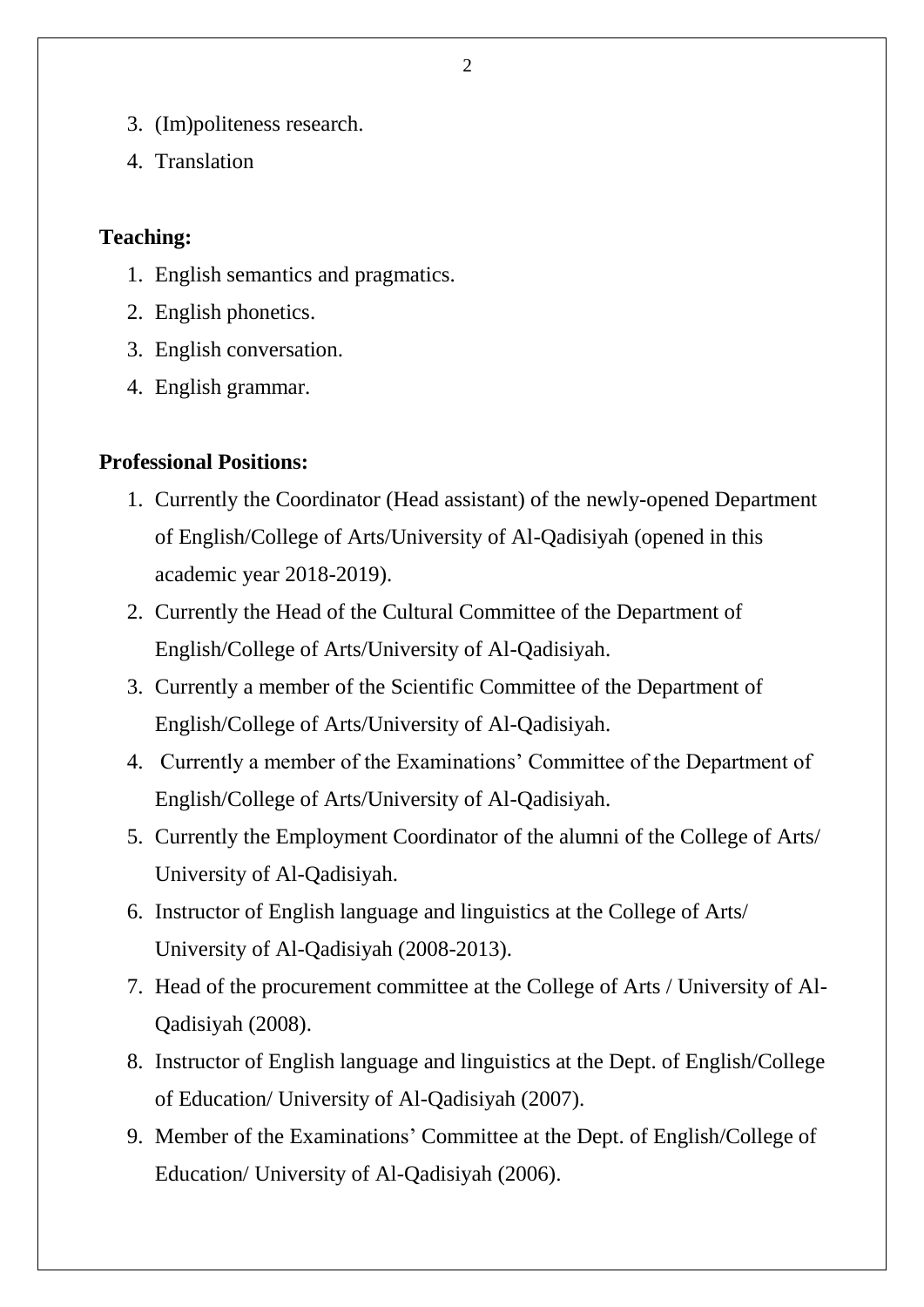10.I have six years and a half experience in Teaching English language and Linguistics for undergraduate students.

#### **Publications**:

- 1. Al-Mumar, H. & Al-Fatlawi, D. (2018). Recognizing the illocutionary Forces of English imperatives by Iraqi EFL learners: A pragmatic study. (In press).
- 2. Al-Fatlawi, D. (2018). *Online sarcasm and its perception by second language learners: The case of Iraqi EFL learners in Iraq and the UK.* PhD Thesis, Lancaster University, UK.
- 3. Al-Fatlawi, D. (2010). *The semantic range of the verbs of perception in English and Arabic: A contrastive study*. *Journal of Human Sciences/College of Education/Babylon university, vol*(1), 622-662*.*
- 4. Al-Fatlawi, D. (2008). Requesting strategies in English and Arabic. *Journal of Human Sciences/College of Arts/ University of Al-Qadisiyah, vol*(6), 101- 132*.*
- 5. Al-Fatlawi, D. (2006). Illocutionary forces of English interrogatives: A linguistics and extra-linguistic study. MA thesis, Mustansiriyah University.

#### **Conference Presentations:**

- 1. Participating in the conference of Linguistics at Lancaster university/UK 2017.
- 2. Presenting my PhD project at the  $14<sup>th</sup>$  IPrA (International Pragmatics Association) conference, Antwerp/Belgium (2015).
- 3. Presenting the "Requesting strategies in English and Arabic" research at the conference of the college of Basic Education/Babylon University (2008).

### **Other Professional Activities:**

1. Lecturing at a workshop for introducing the Fulbright program of visiting scholar to the staff of the University of AL-Qadisiyah (2018).

3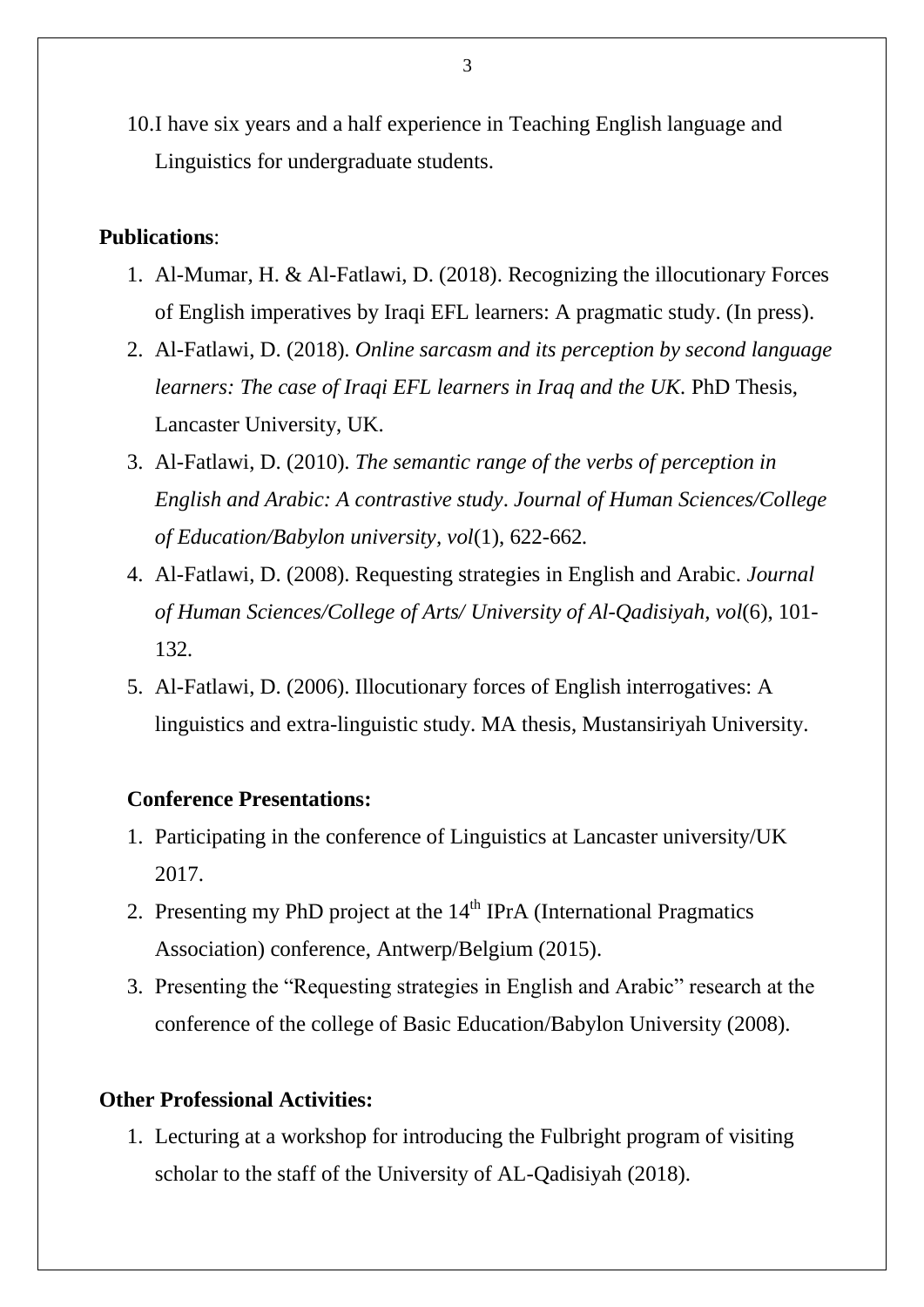- 2. Lecturing at a workshop for explaining the mechanism of publication in Scopus journals (2018).
- 3. IREX Certificate of participation in the training workshop "Business Correspondence, Etiquette, and Internet Security in Communications" (2018).
- 4. Attending a number of linguistic seminars at Lancaster University and Huddersfield university/UK (2014-2017).
- 5. Attending a workshop on statistics for social sciences at Lancaster university/UK (2016).
- 6. Attending a workshop on qualitative research at Lancaster university/UK (2015).
- 7. Lecturing at a workshop of English-level enhancement for English learners (2010).

### **Membership and Activities:**

- 1. Member of the Iraqi Translators' Association since 2000.
- 2. Member of the permanent committee of developing the English language level of staff and the entrepreneurs' projects at the University of AL-Qadisiyah/ Iraq.

#### **Academic Promotions:**

- 1. Assistant researcher of English language and Linguistics (2003-2006).
- 2. Assistant lecturer of English language and Linguistics (2006-2010).
- 3. Lecturer of English language and Linguistics (2010- ).

السبر ة الذاتبة  $CV$ 

الاسم الكامل: ضياء جاسم عيسى الفتلاوي المهنة: تدريسي متخصص في اللغة الإنجليزية واللغويات اللقب العلم:ً مدرس مكان العمل: جامعة القادسية / كلية الآداب / قسم اللغة الانجليز بة محافظة الديو انية / العراق

4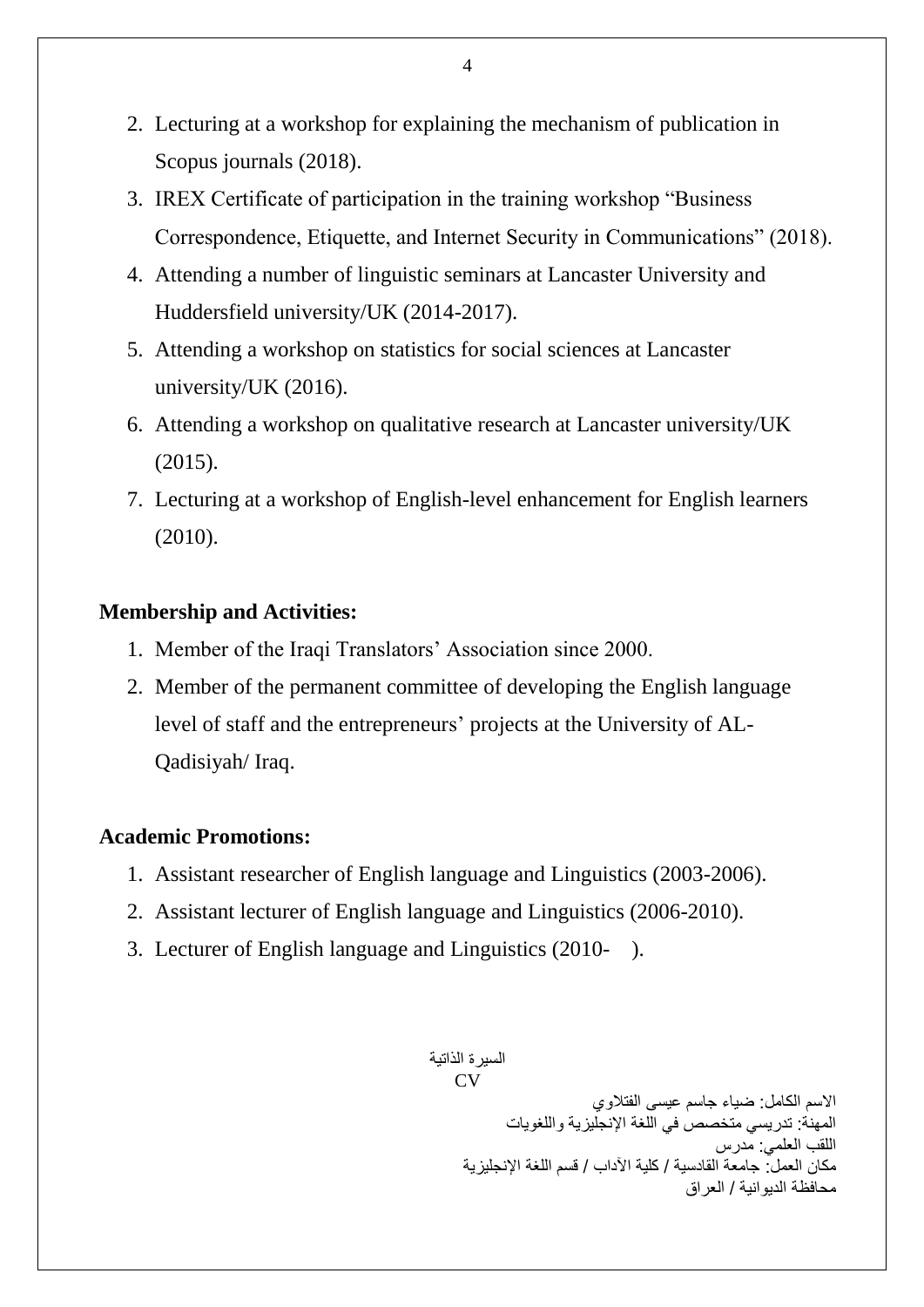البريد الإلكتروني: fetlawi70@gmail.com

التعليم: ١. دكتوراه في اللغويات واللغة الإنجليزية من جامعة لانكستر / المملكة المتحدة ، ٢٠١٨. ٢ . درجة الماجستير في اللغة الإنجليزية واللغويات من الجامعة المستنصرية / كلية الآداب (بغداد / العراق) ٢٠٠٦. حصلت على المرتبة الأولى بين الخريجين وحصلت على درجة الماجستير بدرجة "جيد جداً". ٢. بكالور يوس لغة انجليز ية من جامعة القادسية / كلية التربية ١٩٩٩. حصلت على المرتبة الثانية بين الخر يجين. الاهتمامات البحثية: ا. التداولية مع التركيز على بحوث أفعال الكلام (Speech acts ) ٢ علم الدلالة خصوصا ما يتعلق بالبحث المقارن بين اللغتين العربية والانكليزية التدر بس: .1 علم الداللة والتداولٌة. .8 علم الصوت. ٣. المحادثة باللغة الإنجليزية. ٤. قواعد اللغة الإنجليزية. المناصب المهنبة: ١ ـ حاليا المنسق (مساعد رئيس) الخاص بقسم اللغة الإنجليزية / كلية الآداب / جامعة القادسية الذي افتتح حديثا (افتتح في هذا العام الدراسي ٢٠١٨-٢٠١٩). ٢. حاليا رئيس اللجنة الثقافية في قسم اللغة الإنجليزية / كلية الآداب / جامعة القادسية. ٣. حاليا عضو في اللجنة العلمية لقسم اللغة الإنجليزية / كلية الآداب / جامعة القادسية. ٤ . حاليا عضو في لجنة الامتحانات في قسم اللغة الإنجليزية / كلية الآداب / جامعة القادسية. 0 . حاليا منسق التّوظيف لخريجي كليةً الآداب / جامعة القادسية. ٦. مدرس اللغة الإنجليزية واللغويات في كلية الآداب / جامعة القادسية (٢٠٠٨-٢٠١٣). ٧. رئيس لجنة المشتريات في كلّية الآداب / جامعة القادسية (٢٠٠٨). ٨. مدرس اللغة الإنجليزية واللغويات في قسم اللغة الإنجليزية / كلية التربية / جامعة القادسية (٢٠٠٧). ٩ . عضو في لجنة الامتحانات في قسم الَّلغة الإنجليزية / كلية التربية / جامعة القادسية (٢٠٠٦). .1 لدى خبرة ست سنوات ونصف في تدريس اللغة الإنجليزية واللغويات للطلاب الجامعيين.

المنشورات:

- 1. Al-Mumar, H. & Al-Fatlawi, D. (2018). Recognizing the illocutionary Forces of English imperatives by Iraqi EFL learners: A pragmatic study. (In press).
- 2. Al-Fatlawi, D. (2018). *Online sarcasm and its perception by second language learners: The case of Iraqi EFL learners in Iraq and the UK.* PhD Thesis, Lancaster University, UK.
- 3. Al-Fatlawi, D. (2010). *The semantic range of the verbs of perception in English and Arabic: A contrastive study*. *Journal of Human Sciences/College of Education/Babylon university, vol*(1), 622-662*.*
- 4. Al-Fatlawi, D. (2008). Requesting strategies in English and Arabic. *Journal of Human Sciences/College of Arts/ University of Al-Qadisiyah, vol*(6), 101-132*.*
- 5. Al-Fatlawi, D. (2006). Illocutionary forces of English interrogatives: A linguistics and extralinguistic study. MA thesis, Mustansiriyah University.